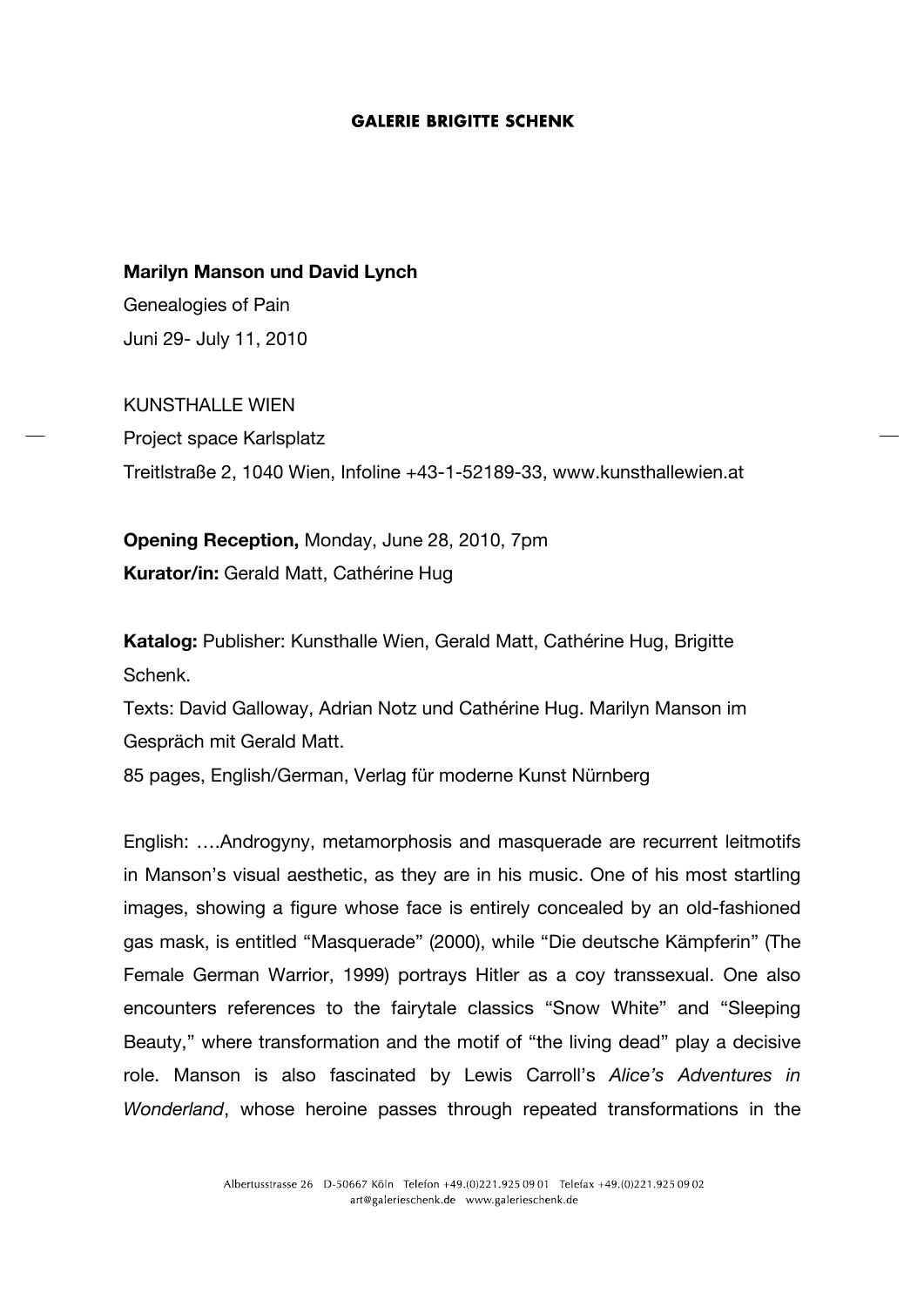course of her surreal journey. Indeed, as recently as 2006, Manson was planning to make his directorial debut with a film based on the life of the author, entitled *Phantasmagoria.* The project appealed to him, he explains, because it was "a Jekyll and Hyde story, and the more I looked into it, the more I realized this was a ghost story, really. He was haunted by his own demons and had a split personality…"

..Like Andy Warhol before him, Marilyn Manson is an acute and highly responsive receptor to the cultural currents and crosscurrents that pass through his world a kind of post-pop, multimedial Renaissance man. Indeed, there is no other artist before him who demonstrated such an omnivorous intelligence or such a talent for self-invention as Warhol. Each can be seen as a kind of self-generated gesamtkunstwerk – a multifaceted talent oblivious to conventional genre distinctions, taking particular pleasure in violating what Heorge Orwell once termed "the Geneva Conventions of the mind." Warhol excelled not only as visual artist but also as filmmaker, music producer, performer, author, publicist and photographer. Manson is poet, composer, performer, record producer, author, film director and an actor whose first feature-film appearance was in David Lynch's *Lost Highway* in 1997*.* Lynch has remained an important influence and contributed a brief introduction to *The Long Hard Road Out of Hell:* "Outside it was raining cats and barking dogs. Like an egg-born offspring of collective humanity, in sauntered Marilyn Manson. It was obvious – he was beginning to look and sound a lot like Elvis." (Among future film highlights - and a continuation of his interest in masquerade and metamorphosis - was Manson's appearance as the transvestite Christina in *Party Monster,* released in 2003*.)*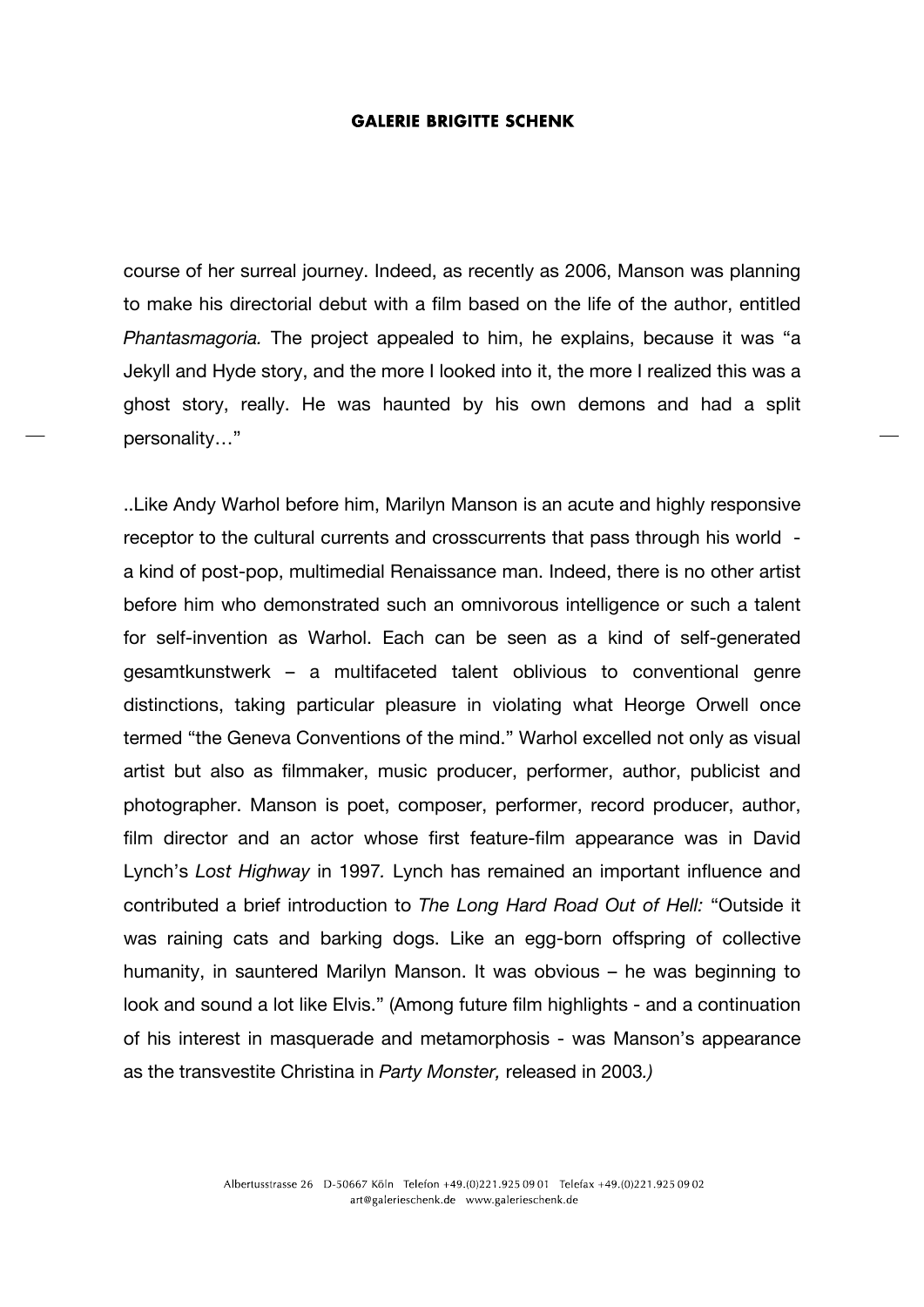*David Galloway 'Gothic Revival: The Painterly Vision of Marilyn Manson' in 'Genealogies of Pain', Nürnberg 2010*

Deutsch: .....Androgynität, Metamorphose und Maskerade sind immer wiederkehrende Leitmotive in Mansons visueller Ästhetik wie in seiner Musik. Eines seiner beunruhigendsten Bilder zeigt eine Figur, deren Gesicht vollkommen hinter einer altmodischen Gasmaske verschwindet und trägt den Titel "Maskerade" (2000). "Die Deutsche Kämpferin" (1999) hingegen zeigt Hitler als neckischen Transsexuellen. Auch Bezüge zu klassischen Märchen wie Schneewittchen und Dornröschen tauchen auf – darin spielen ja Verwandlung und das Motiv der "lebenden Toten" eine wesentliche Rolle. Und Manson ist auch fasziniert von Lewis Carrolls *Alice im Wunderland*, dessen Heldin im Laufe ihrer surrealen Reise zahlreiche Verwandlungen durchmacht. Erst 2006 plante er sein Regie-Debut mit einem Film über das Leben dieses Autors mit dem Titel *Phantasmagoria*. Das Projekt interessierte ihn, weil es nach seinen Worten "eine Jekyll and Hyde-Story war, und je mehr ich mich in die Geschichte vertiefte, desto deutlicher wurde mir, daß es sich tatsächlich um eine Geister-Geschichte handelt. Er wurde von seinen eigenen Dämonen verfolgt und hatte eine gespaltene Persönlichkeit..."

..........Wie vor ihm Andy Warhol ist auch Marilyn Manson ein ebenso scharfsinniger wie hochsensibler Rezeptor kultureller Strömungen und Gegenströmungen, die seine Welt kreuzen. Er ist eine Art multimedialer Renaissance- und Post-Pop-Mensch. Tatsächlich gab es vor ihm keinen Künstler von so allesverschlingender Intelligenz und einem solchen Talent zur Selbsterfindung wie Andy Warhol. Beide kann man getrost als selbst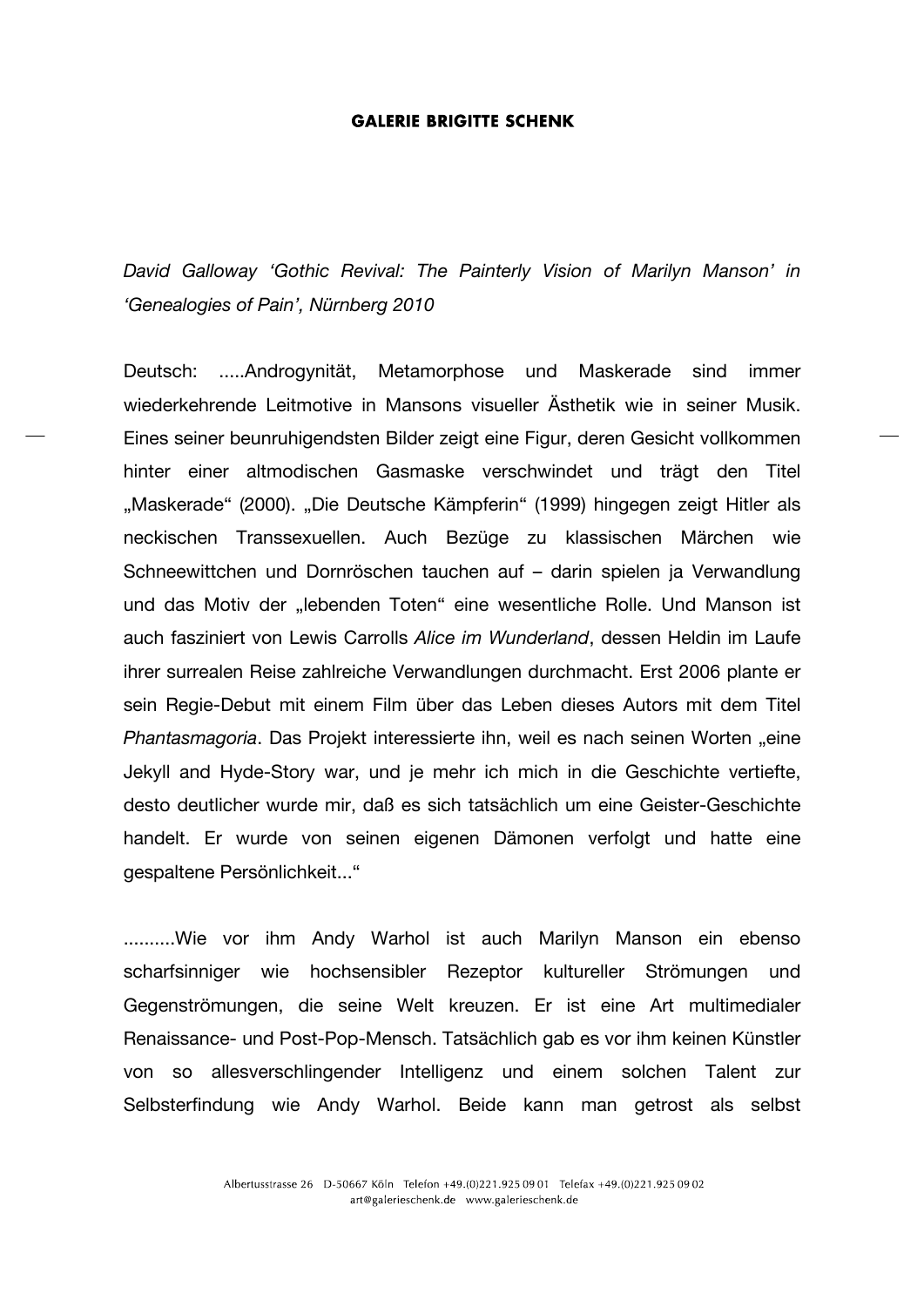geschaffenes Gesamtkunstwerk bezeichnen - schillernde Talente, die sich um die konventionellen Genre-Grenzen nicht scheren und mit besonderem Vergnügen das verletzen, was George Orwell einmal "die Genfer Konventionen des Geistes" nannte. Warhol brillierte nicht nur als bildender Künstler, sondern auch als Filmemacher, Musikproduzent, Performer, Autor, Publizist und Photograph. Manson ist Dichter, Komponist, Performer, Plattenproduzent, Autor, Filmregisseur und ein Schauspieler, der seinen ersten Auftritt 1997 in einem Spielfilm in David Lynchs *Lost Highway* hatte. Lynch blieb auch später ein wichtiger Einfluß für ihn und steuerte zu *The Long Road Out of Hell* eine kurze Einleitung bei. "Draußen schüttete es wie aus Eimern. Wie ein natürlicher Sproß von kollektiver Menschlichkeit spazierte Marilyn Manson herein. Es war nicht zu übersehen – er begann wie Elvis auszusehen und zu klingen." (Zu den späteren Film-Highlights – und seinem fortgesetzten Interesse an Maskerade und Verwandlung – gehörte Mansons Auftritt als Transvestit Christina in *Party Monster* von 2003.)

*David Galloway 'Gothic Revival: The Painterly Vision of Marilyn Manson' in 'Genealogies of Pain', Nürnberg 2010*

English:....The fact that Marilyn Manson is considered to be just as brilliant a musician as he is a a 'terrible' one has been accompanied for about 15 years by a second art form with the same intensity:painting. It could not be more wrong to assume here that this involves a kind of decoration to the music or a half-hearted appendage to it. Even though it may be difficult to accept that an artist can master two disciplines equally brilliantly, this is the case here. The way in which Marilyn Manson deals with questions of ethics and painting makes you realize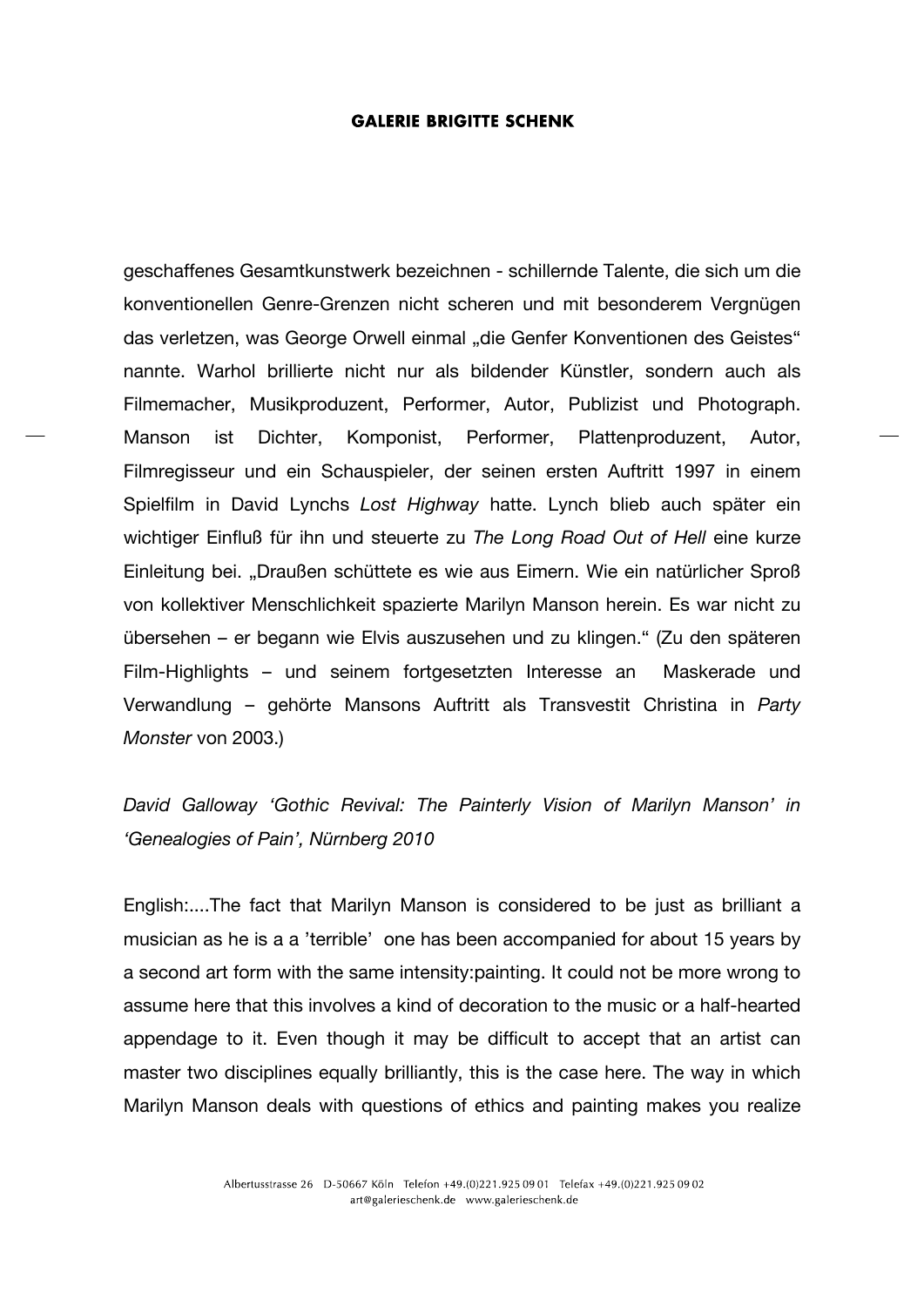that we are dealing with a great artist here. He pesters our sense of morals, pushing us to the pain threshold and even beyond, and keeps on finding an adequate artistic form for this which is born byhis personal fate—but which is also immersed in its sublimation, and which above all is not the result of mere calculation, as some critics would like to think.

As with all great artists, there is no order or hierarchy for form and content: because they are one, they are interdependent and are ÅtfrighteninglyÅs authentic in their congruence. If you work together with Marilyn Manson, you begin to realize that it is always art that triumphs over the terror and the suffering in the world, and not the illustration, the comment or the cynicism. Because it is not the personal expression, but an intuitive sublimation that touches the heart and mind and which—you can hardly believe this—reveals a positive, promising reality, consisting of pure creativity.

We have arrived at an interesting point here: like no other artist, Marilyn Manson focuses on the questionableness of polarizing 'Good and Evil', and he touches here not only on the permanent, complex, philosophical, even spiritual discourse, but on deeply buried layers of universal, eternal and primeval conscience. Seen from this perspective, their differentiation is' merely' subject to a dual reality and is changeable and not anchored to the transcendental realization that exists a priori as an internal 'divine' law in every person and independent of every experience—and which is therefore not changeable.

This realization refers to an ethical law that can be found exclusively within. No longer being able to locate the inner voice, the conscience, often results in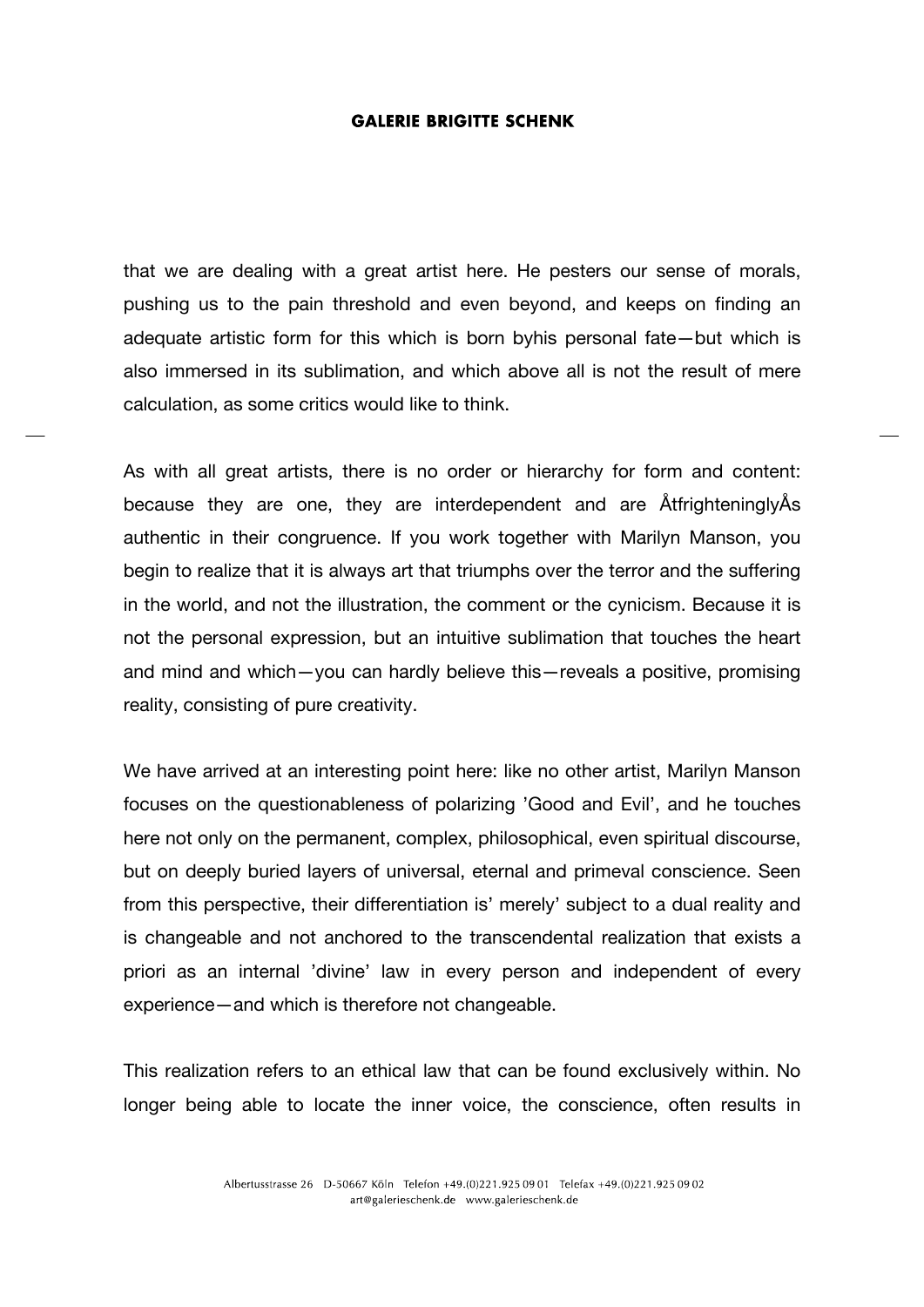people going astray, orienting themselves only to the voice outside. This voice, Marilyn Manson says, has become the voice of the media, which is all the louder when your own voice is quiet or cannot be understood. It is no coincidence that the subjects that attract Marilyn Manson are the seemingly dark sides, the inscrutable parts of human existence; focusing on the victims, the blows of fate, of the crime, to which is added—and this is crucial—the even more perfidious manner of the crime in the form of its media processing. Often enough, this is the second instance of condemnation or the first instance of prejudice. The case of the 'Black Dahlia', which Marilyn Manson has dealt with intensively in a picture series, has ÅtbecomeÅs so significant not only because of its enormous brutality, but also because of the media coverage it received. Every week, new culprits were found, the victim became a victim for the second time, or suspected perpetrators became victims thanks to the media. This Åttrial by mediaÅs can cause at least as many injuries, and be as fatal as the real crime. The case of Michael Jackson has recently been a classic example of this, illustrating the point perfectly. A week before his death, the media were hotly debating whether his songs, should still be played at all because they were so morally reprehensible, and a week after his death, he would have been made a saint if it had been

possible. Perhaps also through a sense o f'conscience' that the destructive media coverage that had been going on for years was not entirely unassociated with his tragic state of mind. Good and evil, victim and perpetrator lie close together, very close, conscience is a random product of manipulative reporting, providing clarity only for a relative viewpoint. In the case of Jackson, the viewpoint of death.

*Brigitte Schenk "Trial by Media- Das Phänomen von Gut und Böse" in "Genealogie des Schmerzes", Nürnberg, 2010*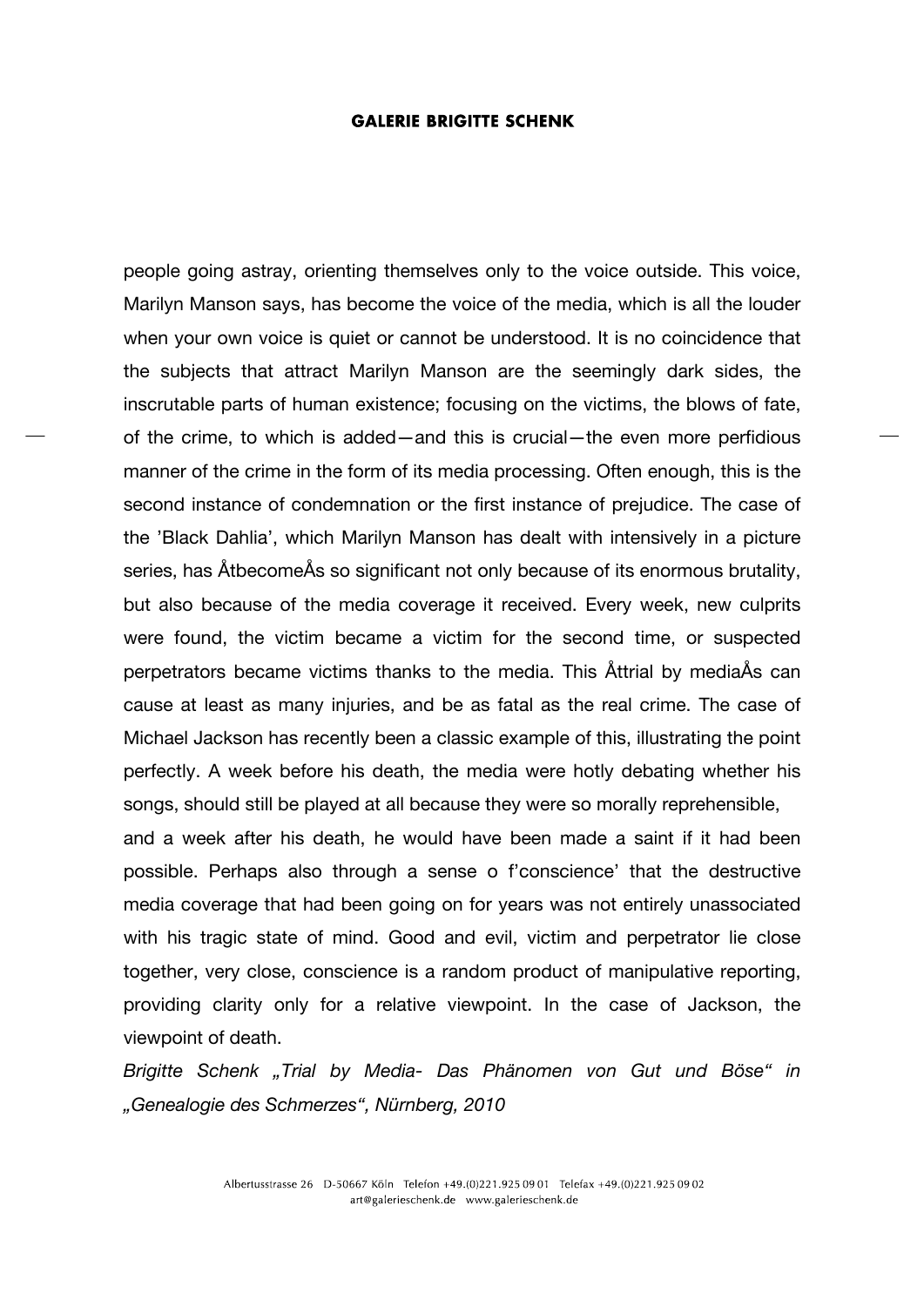......Zur Gegebenheit, dass Marilyn Manson ein ebenso brillanter wie »entsetzlicher« Musiker ist, gesellt sich mit der gleichen Intensität seit etwa 15 Jahren eine zweite Kunstform hinzu: die Malerei. Weit gefehlt anzunehmen, dass es sich hier um eine Art Garnierung der Musik oder halbherziges Anhängsel derselben handelt. Die Art und Weise wie Marilyn Manson mit Fragen der Ethik und der Malerei umgeht, lässt erahnen, dass es sich hier um einen großen Künstler

handelt. Er drangsaliert unsere Moralvorstellungen bis an die Schmerzgrenze und darüber hinaus und findet dafür immer wieder eine adäquate künstlerische Form, die vom persönlichen Schicksal getragen aber auch von seiner Sublimierung durchdrungen ist. Vor allem folgt sie nicht etwa einem bloßen Kalkül, wie manche Kritiker gerne annehmen wollen.

Wie bei allen großen Künstlern gibt es keine Reihen oder Rangfolge für Form und Inhalt; denn sie sind eins, bedingen sich und sind in ihrer Kongruenz »erschreckend« authentisch. Arbeitet man mit Marilyn Manson zusammen, so kann man erkennen, dass es immer die Kunst ist, die triumphiert über das Entsetzen und das Leid an der Welt, und nicht etwa die Illustration, der Kommentar oder der Zynismus. Denn es geht nicht um den persönlichen Ausdruck, sondern um intuitive Sublimation, die in Herz und Verstand trifft, und die man mag es kaum glauben eine positive, verheißungsvolle Wirklichkeit offenbart, die aus purer Kreativität besteht. Hier sind wir bei einem interessanten Punkt angelangt. Wie kein anderer Künstler thematisiert Marilyn Manson die Fragwürdigkeit der Polarisierung von »Gut und Böse« und berührt damit nicht nur einen andauernden, komplexen philosophischen, ja spirituellen Diskurs, sondern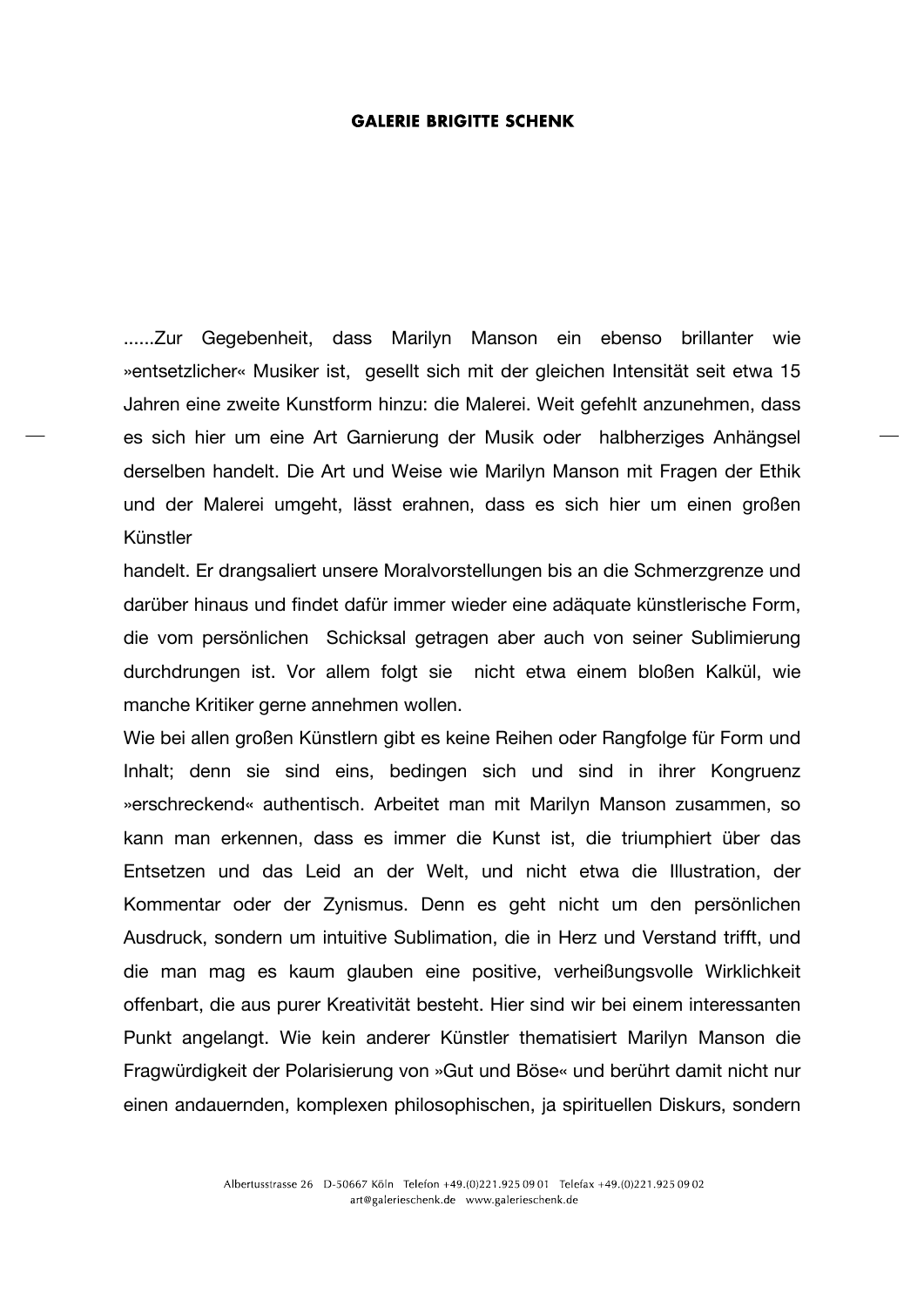tief verschüttete Schichten universalen, ewigen Urgewissens. Von diesem Standpunkt aus betrachtet, unterliegt deren Differenzierung »lediglich« der dualen Wirklichkeit und ist wandelbar, und nicht etwa der transzendentalen Erkenntnis, die unabhängig von jeder Erfahrung a priori als ewig »göttliches« Gesetz in jedem Menschen verankert und damit nicht wandelbar ist. Diese Erkenntnis verweist auf ein ethisches Gesetz, das ausschließlich »im Innern« zu finden ist. Die innere Stimme, das Gewissen, nicht mehr orten zu können, führt oft auf die Abwege, sich ausschließlich an der Stimme »im Außen« zu orientieren. Diese Stimme, sagt Marilyn Manson, sei die der Medien geworden, die umso lauter anmute, als die eigene leise oder nicht mehr zu verstehen sei. Nicht umsonst sind die Themen, die Marilyn Manson bewegen, das so scheinbar Dunkle, Abgründige menschlicher Existenz; das Thematisieren der Opfer, des harten Schicksals, des Verbrechens, zu dem sich und das ist entscheidend die noch perfidere Art des Verbrechens hinzugesellt in Form ihrer medialen Aufarbeitung. Oft genug ist dies die zweite Instanz der Verurteilung oder die erste der Vorverurteilung. Der Fall der »Black Daliah«, den Marilyn Manson intensiv in einer Bildserie bearbeitet hat, ist nicht nur wegen seiner enormen Brutalität so signifikant »geworden«, sondern auch wegen seiner Berichterstattung. Oft genug ist dies die zweite Instanz der Verurteilung oder die erste der Vorverurteilung. Wöchentlich fanden sich neue Täter, wurde das Opfer zum zweiten Mal oder nicht erwiesene Täter zu Opfern dank der Medien. Der "Trial by media" kann mindestens genauso viele Verletzungen hervorrufen und "tödlich" sein wie das reale Verbrechen. Der Fall von Michael Jackson hat jüngst ein klassisches Paradebeispiel dafür abgegeben; geradezu lehrhaft. Eine Woche vor seinem Tod überschlugen sich die Medien, ob seine Songs wegen seiner moralischen Verwerflichkeit überhaupt noch gespielt werden sollten und schon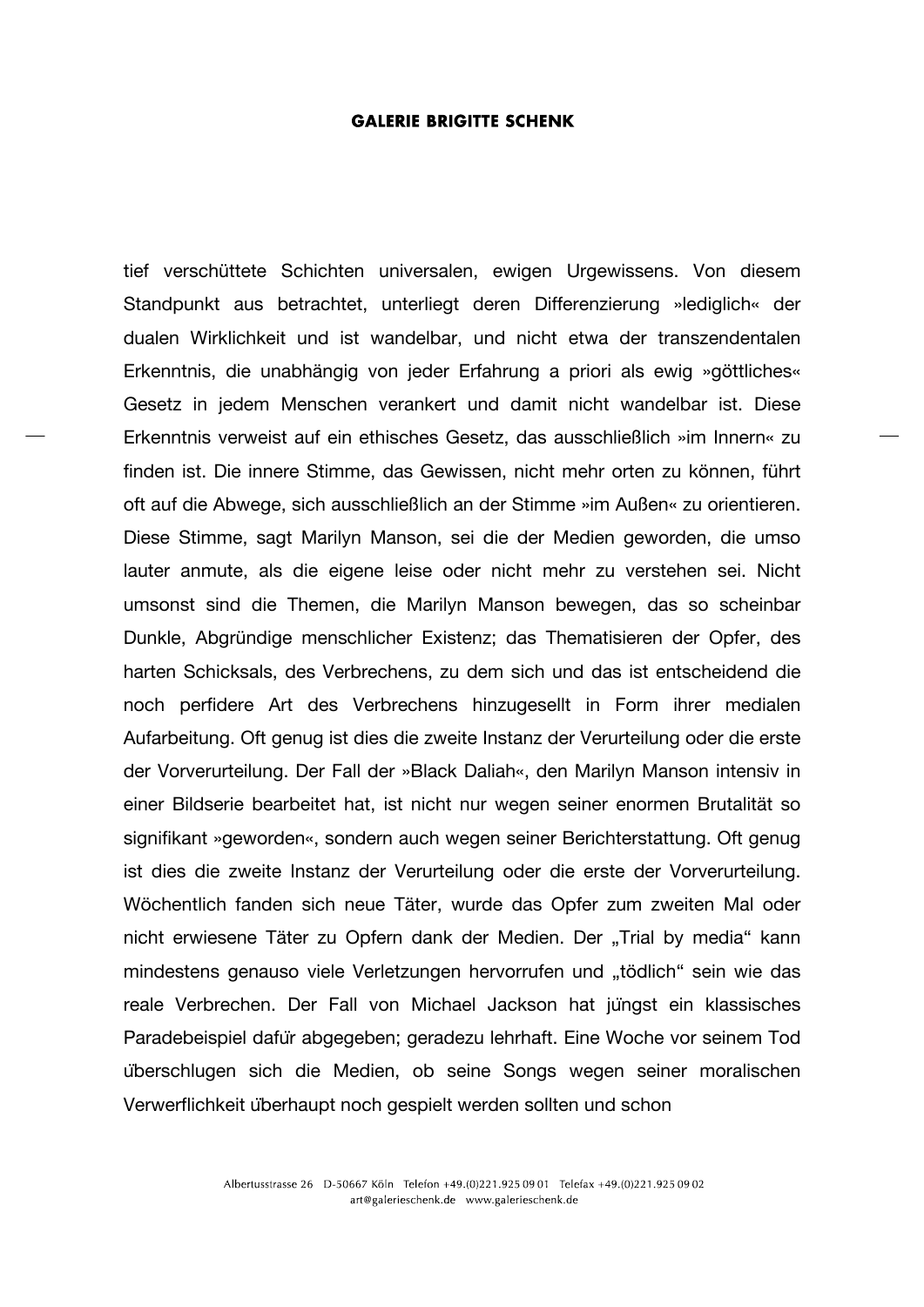eine Woche nach seinem Tod hätte man ihn, wenn man denn gekonnt hätte gar heilig gesprochen.

*Brigitte Schenk "Trial by Media- Das Phänomen von Gut und Böse" in "Genealogie des Schmerzes", Nürnberg, 2010*